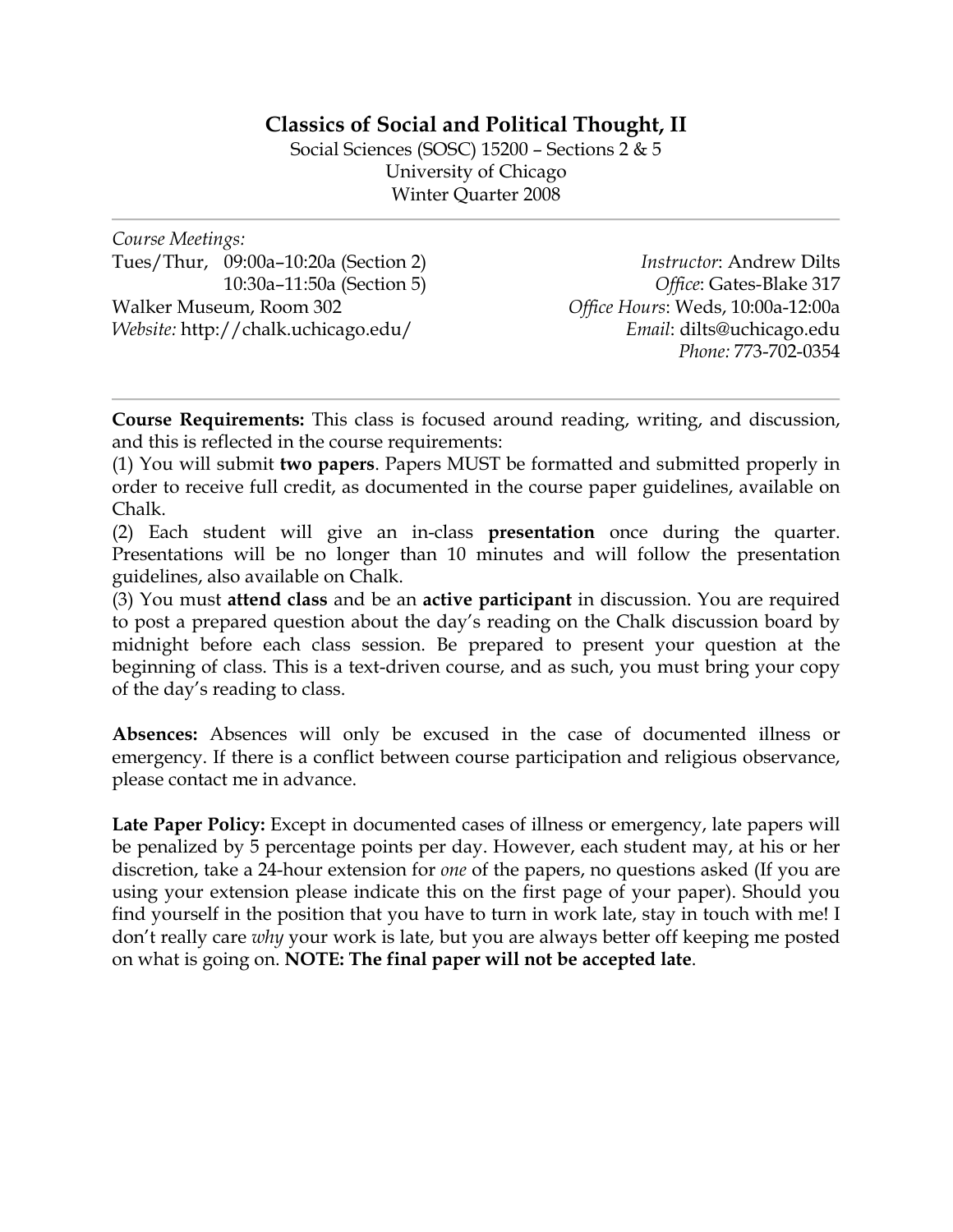**Daily Discussion Questions:** In order to prepare for each class discussion, you will post a reading question to the appropriate section of the Chalk Discussion Board by midnight before class so that everyone who wishes to will have a chance to look over the questions before class. We will use these questions as the basis for our discussion agenda. Be prepared to present your question in class.

A good reading question is one that directly and explicitly engages the text. Your question should cite the appropriate passage, term, or concept that you are puzzled about, as well as offer your interpretation of the passage at hand. It should be focused on something that genuinely puzzles you in the reading, and which you can probably assume that others find puzzling or confusing as well.

**Grades:** Each paper is worth 30% of your grade; the presentation is worth 30%; attendance and participation make up the remaining 10%. *Any student who receives a failing grade for attendance and participation will receive a failing grade for the class*. *Any student who has not turned in all papers and given a class presentation will receive a failing grade for the class.*

**Plagiarism:** If you think that you need to plagiarize, please come see me. If you think you can get away with it, you are wrong. *Proven plagiarism of any kind may result in automatic failure of the course*, and will be referred to the University for further disciplinary action. I reserve the right to submit your electronic document to plagiarism detection websites if necessary.

## **Required Texts:**

These texts will all be available for purchase from the Seminary Co-Op Bookstore. *These editions of the texts are required.*

- Hobbes, Thomas. *Leviathan.* Edited by Edwin Curley. Indianapolis: Hackett Publishing, 1994. (ISBN-13: 9780872201774)
- Locke, John. *A Letter Concerning Toleration*. Edited by James H. Tully. Indianapolis: Hackett Publishing, 1983. (ISBN-13: 9780915145607)
- Locke, John. *Two Treatises on Government*. Edited by Peter Laslett. Student Ed. Cambridge: Cambridge University Press, 1988. (ISBN-13: 9780521357302)
- Rousseau, Jean-Jacques. '*The Discourses' and Other Early Political Writings.* Translated and Edited by Victor Gourevitch. Cambridge: Cambridge University Press, 1997. (ISBN-13: 9780521424455)
- Rousseau, Jean-Jacques. '*The Social Contract' and Other Later Political Writings.* Translated and Edited by Victor Gourevitch. Cambridge: Cambridge University Press, 1997. (ISBN-13: 9780521424462)